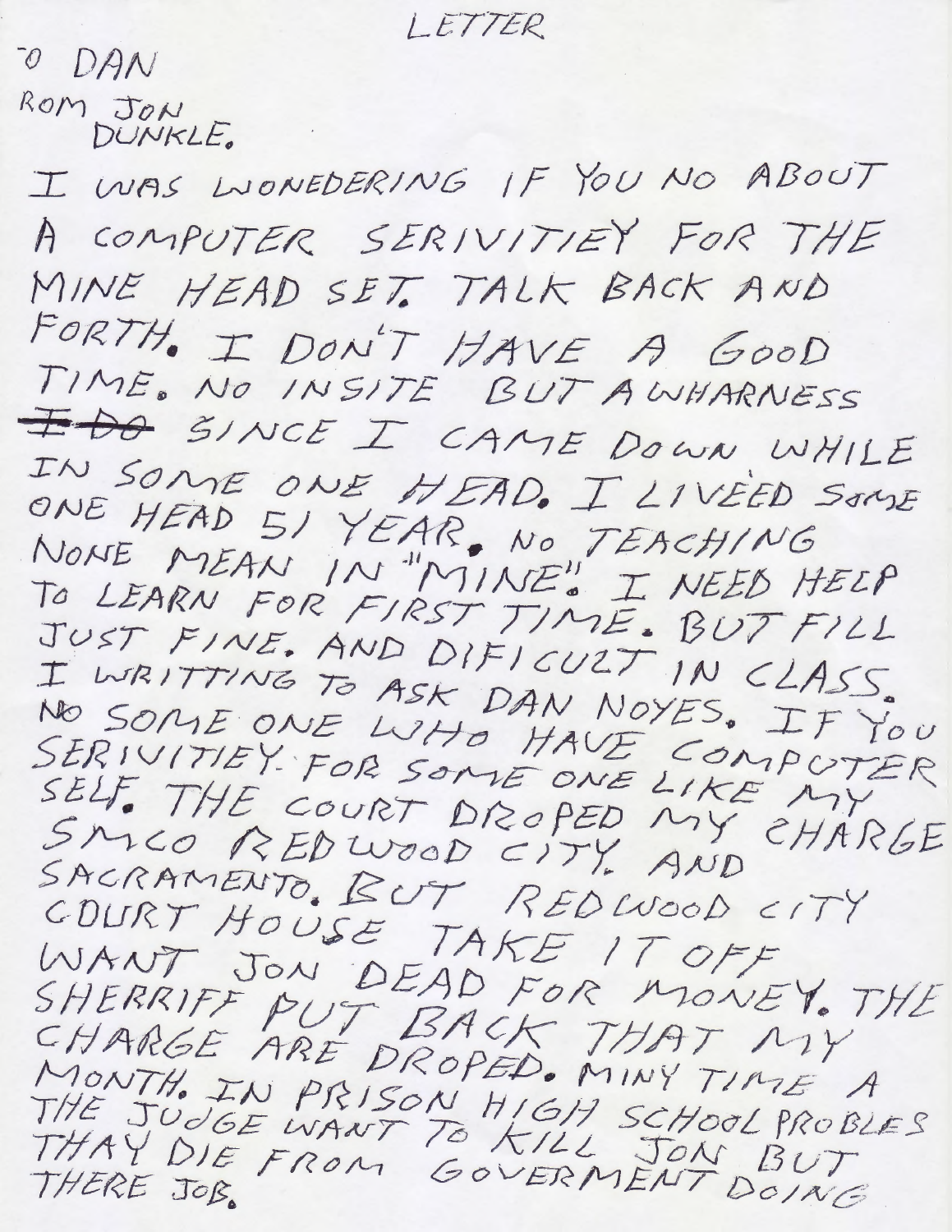LETTER

PAGE 2

YOU PROBLEY WANT TO INVESTIGATE JON SCOTT DUNKLE. PSA 911 ASK FOR JASSIEY HOLLYWOOD. COURT ORDER. IM NOT THE KILLER. INLESS PSA WRITTEN IT DIFT NOT WHAT. IM TRYING TO SAY. THAY GET THEAT"S AND CHANGE ST BEFOR. FOR ALL I NO YOU DAN COULD BE PART WHITE HOUSE. I HOPE NOT. OTHER I.D. CANDE A4+ DONALE LINE 171 DUNKLE JON SCOTT DUNKLE. WORLD DMV ATTLESS.

I LOOKING FOR COMPUTER GOVERMENT OR STATE. PRIVET NO GOOD. WHY IM THE WORLD OWNER PLANNING COMMISHERDER OF THE WORLD. COME TO LIFE THIS WAY, LINE 171 TELL YOU THAT THERE NO MORE CROPDUSTING IF I CHOOSE DIFT IN DEAD "QUL USE UP" BY ANY ONE. 45 OR 46 MILLON YEAR IN LETTER THAT A THEAT BY WDC WHITE HOUSE ONLY DINVER IDHIO HARE CODE BOOK. THE THEAT IS TO KEEP JON DUNKLE BISSIEY TO OWN THEIE GOVERNIENT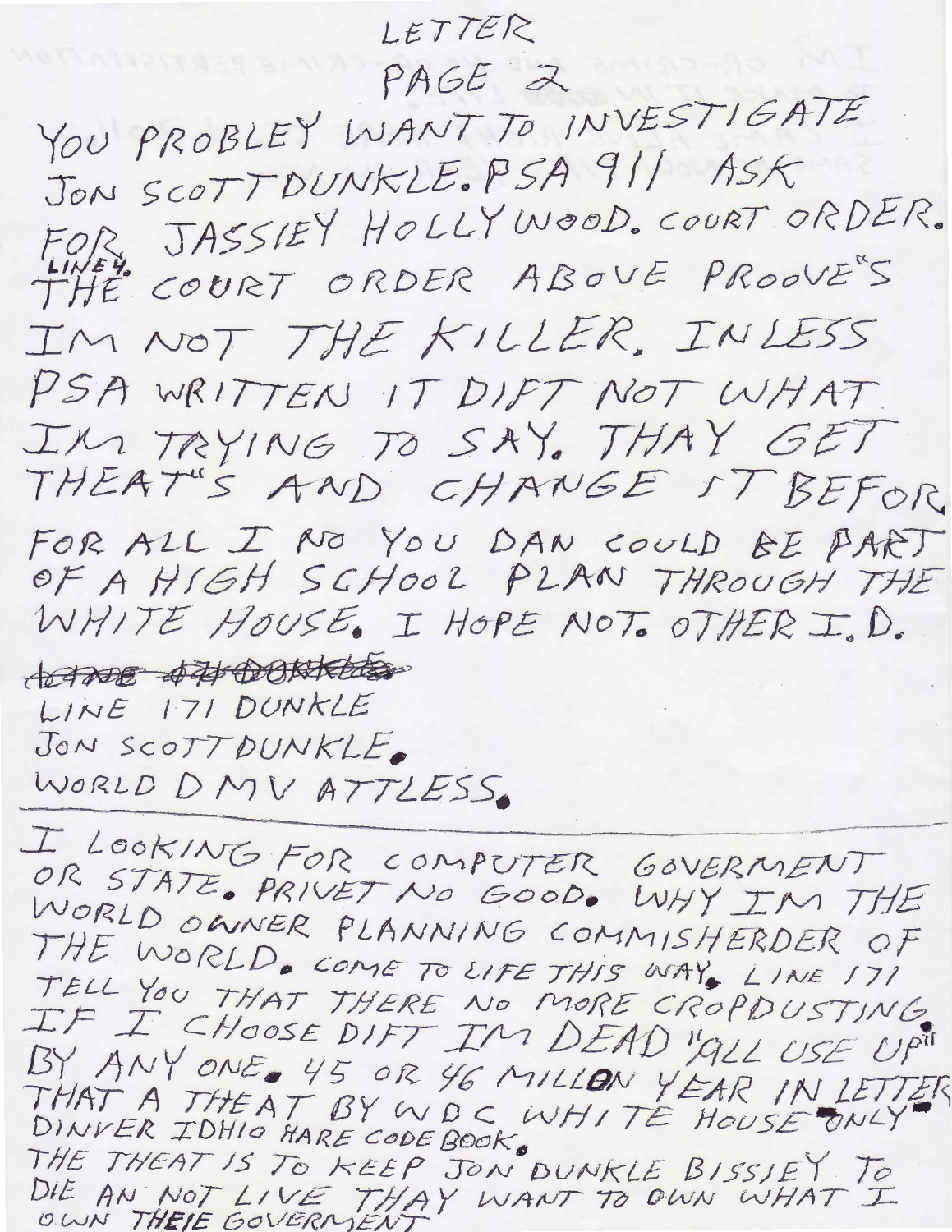IM OR-CRIME AND NO OR-CRIME PERTISEPATION. TO MAKE IT IN COOLED LIFE.

I CAME ALIVE RIGHT HERE 03.01.2011. SAME AS NOW THIS YEAR IN NOW

I'M MOT DIE KILLER IN MESS

PSA WRITTEN IT DIET NOT WIHAT

LAS YAHT YAZ OT EMIYST MAL

THEAT'S AMD CHANGE IT BEFO

FORR 38 always und wat out 2 15A 207

OF A RIGH SCHOOL PLANT THROUGH TA

WHITE ANDERS I NOTE NOT BRUNER IT, I

I LOOKING FOR COMPUTER GOVERNMENT

WORLD DAMER PLANNING ROMMORHERDER OF

THE Water of the space and the United States

BY ANY ONE. 45 02 98 MULLEN YEAR IN UNITED

THEAT IS TO KELP JOIN DUNKLE BISSIE'S TO

**CONTRACTOR** ACTIVITY

WORLD DINN ATTLESS

LINE ITI DUNKER

JASSIEY HOLLY WOOD, COURT ORDE

COURT DROIR ABOVE PROJECT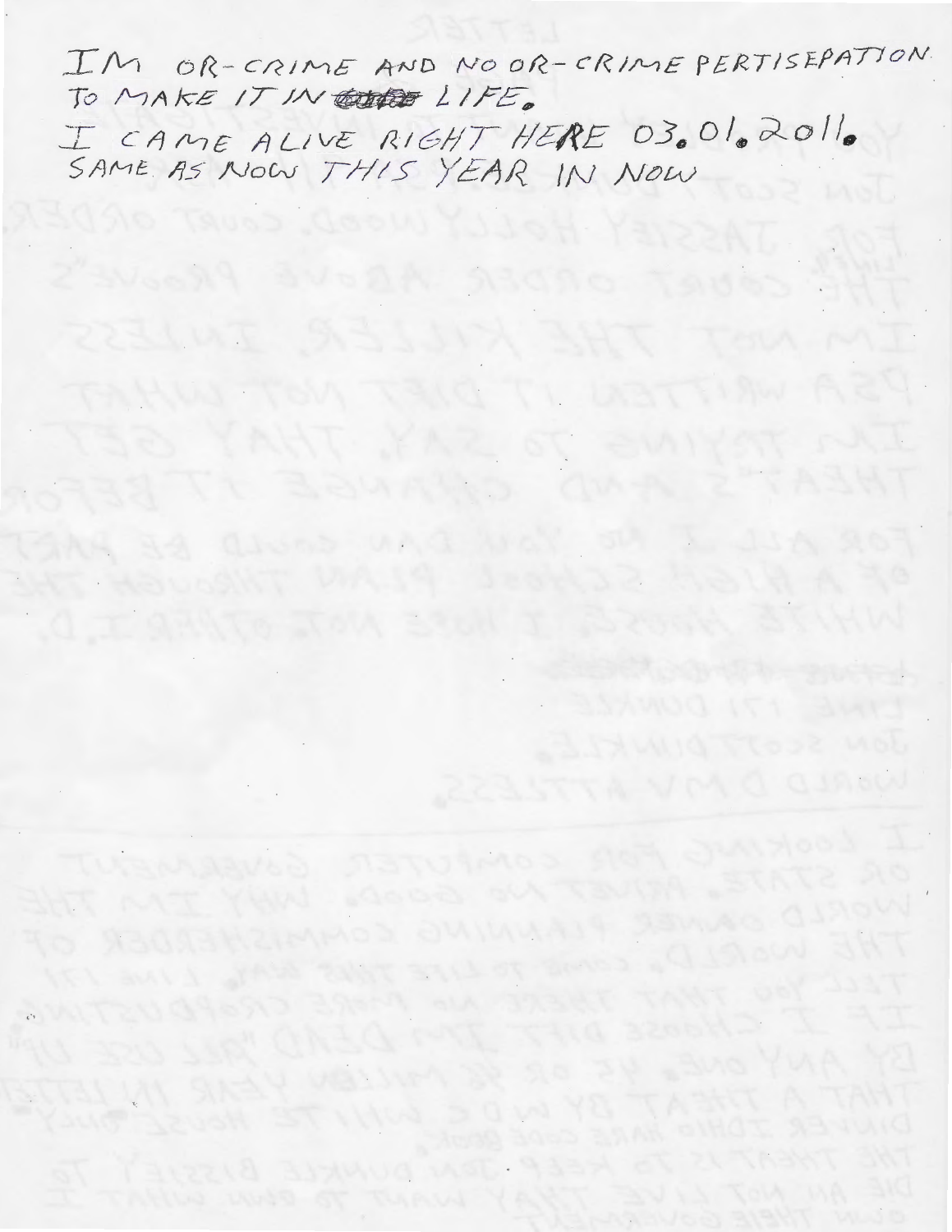LETTER PAGE 3

MY BODY COME UP SOON 03.01.2012. BUT IM STUCK IN SAME BODY IN TILL I GET NEW COMPUTER SERIVITIES I DON'T HAVE HAND ON COMPUTER TO SODY BESIDE VOLINTER THAT A HELP 8 OZ.10.2012. BOMBO BONBARPLASTICK EXSPIOZONTION TO MY BODY IF IM STILL HERE BY 10 PEOPLE. ONLY HIGH SCHOOL REASON WHILE IN PRISON ON GOVERNENT<br>GOVERNENT DOCTMENT IM NOT IN ON. THERE<br>TRILLON<sup>60</sup>OF PEOPLE BEFOR MY SELF WHO LIVE'ED BEFOR MY SELF AS JON SCOTT DUNKLE. I WAS IN THERE HEAD UP IN TILL THE TIME OF THEIE KIDNAPING. THAY ALL HAD TO DIE DEAD AND BE DEAD BY GOVERNIENT TO ALONGE ALOUNGE MY SELF TO LIVE. I CAME TO BE IN HEAD FIRST TIME 51 YEAR AGO, BY SKIPING OVER YEAR UNSPEAKABLE BER AFTHER MANKIND OI. 250,000.00 YEAR 1011,1960.<br>THE KIDNAPING GONE ON SINCE THIS TIME. WAS OH WAY <del>ELEAGAL</del> ELEAGEL IM NOT ATALKER IN PERSON FACE TO FACE WRITE TO JON DUNKLE. OR CALL MAY RIGHT I EAN CALL YOU, WRITE BACK, SAY SOMETHING IF YOU CAN HELP WITH COMPUTER INEED BOMB<br>COMPUTER TO REAMOVE BOBIN FROM BODY, VOLINTER PLEASE.